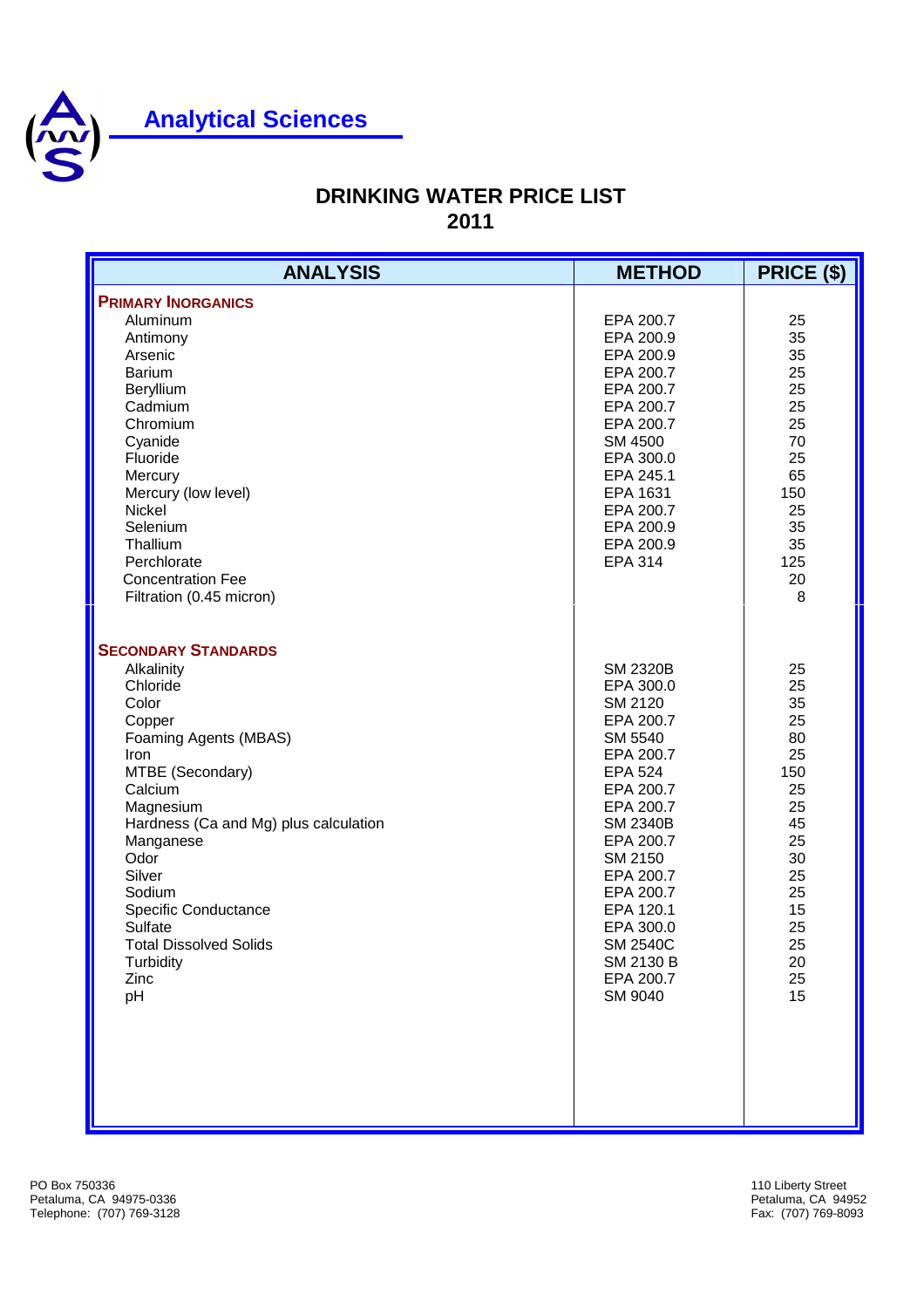

| <b>ANALYSIS</b>                                 | <b>METHOD</b>   | PRICE (\$) |
|-------------------------------------------------|-----------------|------------|
|                                                 |                 |            |
| <b>LEAD AND COPPER</b>                          |                 |            |
| Lead/Copper (1 <sup>st</sup> Draw)              | EPA 200.9/200.7 | 60         |
| Lead                                            | EPA 200.9       | 35         |
| Copper                                          | EPA 200.7       | 25         |
| <b>NITRATE/NITRITE</b>                          |                 |            |
| Nitrate (as NO3)                                | EPA 300.0       | 25         |
| Nitrite (as N)                                  | EPA 300.0       | 25         |
| <b>VOLATILE ORGANIC CHEMICALS</b>               |                 |            |
| <b>VOCS (FULL LIST)</b>                         | <b>EPA 524</b>  | 220        |
| <b>SYNTHETIC ORGANIC COMPOUNDS</b>              |                 |            |
| $2,4,5$ -TP (Silvex)                            | <b>EPA 515</b>  | 180        |
| Atrazine                                        | <b>EPA 525</b>  | 180        |
| Dalapon                                         | <b>EPA 515</b>  | 180        |
| Diquat                                          | <b>EPA 549</b>  | 180        |
| Endothall                                       | <b>EPA 548</b>  | 180        |
| Dibromochloropropane                            | <b>EPA 504</b>  | 90         |
| Ethylene Dibromide                              | <b>EPA 504</b>  | 90         |
| Heptachlor                                      | <b>EPA 505</b>  | 160        |
| Heptachlor Epoxide                              | <b>EPA 505</b>  | 160        |
| Lindane                                         | <b>EPA 505</b>  | 160        |
| Methoxychlor                                    | <b>EPA 505</b>  | 160        |
| Oxamyl                                          | <b>EPA 531</b>  | 160        |
| Pentachlorophenol                               | <b>EPA 515</b>  | 180        |
| Picloram                                        | <b>EPA 515</b>  | 180        |
| Simazine                                        | <b>EPA 525</b>  | 180        |
| <b>MICROBIOLOGY</b>                             |                 |            |
| Heterotrophic Plate Count                       | SM 9215B        | 60         |
| Total Coliform and E. Coli (Enumeration Method) | <b>SM 9223B</b> | 40         |
| Total Coliform and E. Coli - Present / Absent   | <b>SM 9223B</b> | 30         |
| <b>DISINFECTION BY-PRODUCTS</b>                 |                 |            |
| Trihalomethanes (THMs)                          | <b>EPA 524</b>  | 150        |
| Haloacetic Acids (HAAs)                         | <b>EPA 552</b>  | 160        |
| <b>Bromate</b>                                  | EPA 300.1       | 50         |
| <b>Bromide</b>                                  | EPA 300.1       | 25         |
| <b>RADIOACTIVITY</b>                            |                 |            |
| Gross Alpha                                     | <b>EPA 900</b>  | 80         |
| Radium 228                                      | EPA 903         | 200        |
| Radium 228 + Radium 226 Combined                | EPA 903/904     | 350        |
|                                                 |                 |            |
| <b>PRIMARY ASBESTOS</b>                         |                 |            |
| Asbestos                                        | <b>TEM</b>      | 225        |
|                                                 |                 |            |
|                                                 |                 |            |
|                                                 |                 |            |